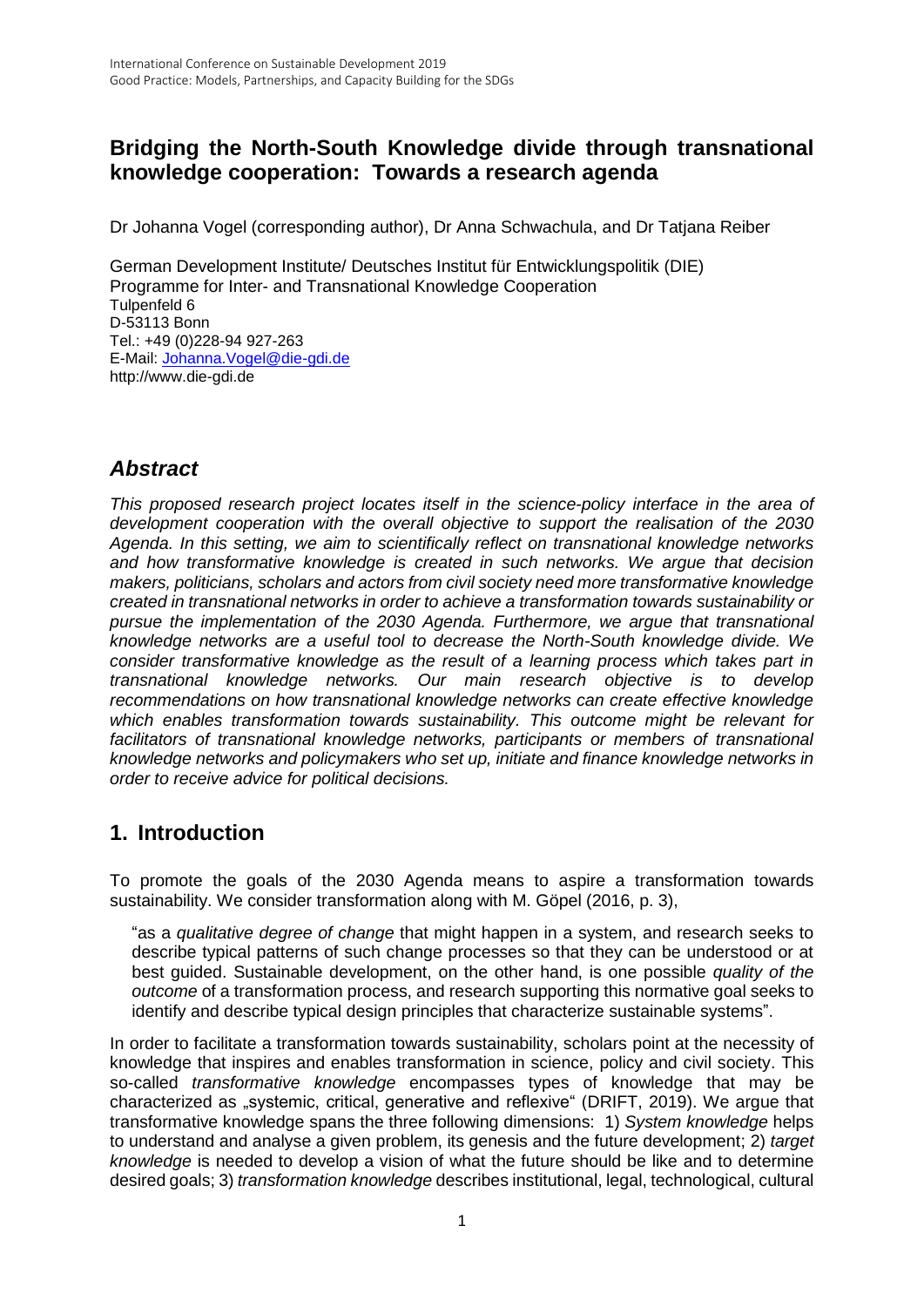and other means to replace existing practices by new desired practices (Pohl & Hirsch Hadorn 2007, p. 36ff).

In this research proposal, we aim to analyse the production and circulation of transformative knowledge in transnational and transdisciplinary knowledge networks. We argue that knowledge produced within networks is more likely to be transformative if it is co-produced by all actors, as supported by transdisciplinarity scholars (Pohl & Hirsch Hadorn, 2008; Lang et al., 2012; Wiek et al., 2012; Jahn et al. 2012).

However, while sustainability-related knowledge production in international science cooperation is receiving increasing scientific attention (Schwachula, forthcoming), so far, there is little scientific engagement with the role of knowledge cooperation and the analysis of partnerships between South and North in *transdisciplinary actor networks*. With the proposed research, we aim to fill this gap.

We conceptualize transnational knowledge cooperation here as cooperation in networks which provide an enabling learning atmosphere to produce transformative knowledge. Peinhardt and Sandler (2015, p. XII) define transnational cooperation as "strategic interaction among countries and other key agents (for example multilateral institutions, multinational firms, nongovernmental organizations and public-private partnerships)". Transnational knowledge networks also bring together these key actors across countries. According to our conceptualisation, *knowledge cooperation* occurs when different actors adjust and align their activities and behaviour in order to obtain benefits in form of increased knowledge. Knowledge cooperation is thereby a broad concept that may encompass the following, interlinked elements (for similar categories see Phelbs & Heidel, 2012, p. 1119; Creech & Williard, 2001, p. 6):

- *Knowledge sharing* in the sense of providing information, such as data and facts, as well as sharing norms and values as basis of sustainable development, and making these accessible to others,
- *Learning* as a constructive process of acquiring and reflecting and adjusting knowledge and skills, and
- *Knowledge (co-)production* as joint generation of new, shared knowledge.

We thus belief that in knowledge networks, different types of knowledge are disseminated, adopted, reflected and adapted by different members in different processes. Beyond the aspects of sharing, learning and co-producing knowledge, a further essential step of converting knowledge networks into actors of transformation is the process of *implementing* knowledge. In line with transdisciplinarity research, we put forward that engaging decision-makers and practitioners into networks is key to turning knowledge into action.

#### **1.1 Research objectives**

We argue that in order to achieve a transformation towards sustainability or pursue the implementation of the 2030 Agenda, societies - decision makers, politicians, scholars and civil society actors - may substantially benefit from the knowledge co-created and circulated in transnational, transdisciplinary networks. However, there are manifold challenges of working in transnational, transdisciplinary networks that can limit their potential impact. Using a social constructivist lens, we therefore seek to examine how transnational, transdisciplinary knowledge networks can overcome these challenges and create transformative knowledge to support the implementation of the 2030 Agenda.

Next to exploring the *generation* of sustainability-relevant transformative knowledge as described above, we aim to analyse the *mode* of knowledge co-production and partnership in networks. We argue that in an ideal case, transnational and transdisciplinary networks may contribute to decreasing the North-South knowledge divide. Knowledge circulation and cocreation may thereby turn into a means of achieving global epistemic equality (Shamsavari,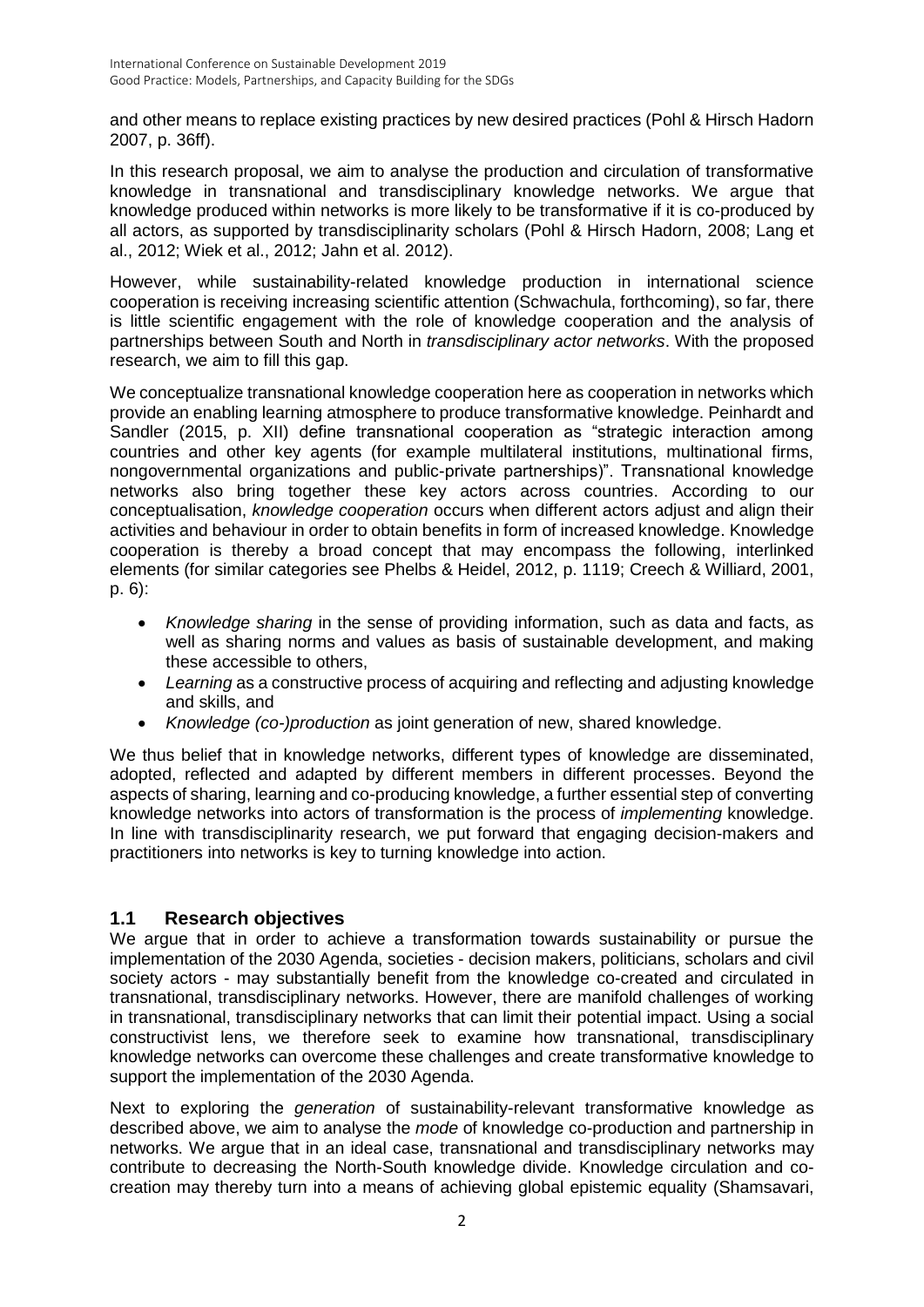2007; Smith, 2009; Santos, 2014). We thus put forward that through transdisciplinary knowledge co-production, through knowledge circulation and through equal participation and integration of diverse perspectives, traditional biases as well as knowledge gaps between the North and the South might decrease on the long run.

#### **1.2 Research questions**

We argue that transdisciplinary and transnational knowledge networks have the potential to produce transformative knowledge which may bridge North-South inequalities on the one hand, while contributing to the implementation of the 2030 Agenda on the other.

In the proposed research project, we seek to assess how transnational knowledge networks produce transformative knowledge in order to achieve transformations towards sustainability. To do so, we will use the Managing Global Governance (MGG) Network as a case study, asking the following research questions in view of knowledge cooperation and partnership:

- What is transformative knowledge? Which types of knowledge emerge from the MGG Network, and how is it produced? How does knowledge become transformative?
- Next to different types of knowledge, which other tacit and explicit elements of cooperation make transformations more likely? Which role do norms, values, emotions, sense of belonging, or we-identity play?
- What are conditions, challenges and success factors for transnational networks in producing transformative knowledge in order to promote the implementation of the 2030 Agenda?
- Which concepts of partnership enable transnational, transdisciplinary network to coproduce transformative knowledge?
- How does knowledge cooperation in transnational and transdisciplinary knowledge networks contribute to bridging global inequalities, such as knowledge divides?

# **2. Analytical background**

In this section, we aim to outline the theoretical and analytical approaches that inform our assumptions about the role of knowledge for sustainable development, about transnational and transdisciplinary cooperation in networks as well as about global knowledge divides and the role that cooperation may play in overcoming these. These preliminary assumptions will function as entry points into our explorative research, but will be modified based on empirical findings (see section on methodology).

#### **2.1 Setting the scene: Partnerships for sustainable development**

The Sustainable Development Goal (SDG) 17 points at the crucial role of partnerships to achieve the implementation of the 2030 Agenda. The United Nations (UN) define partnerships as "voluntary and collaborative relationships between various parties, both public and nonpublic, in which all participants agree to work together to achieve a common purpose or undertake a specific task and, as mutually agreed, to share risks and responsibilities, resources and benefits" (UNDESA, 2015, p. 13). Collaboration between national governments, civil society, academia, the economic sector and others is necessary because global challenges are increasingly interconnected and require solutions developed and legitimated by multiple actors. Collaboration in partnerships is regarded as an important tool to share knowledge, expertise, technologies and financial resources with the aim to support transitions towards sustainability (UNDESA, 2015, p. 3). Working in networks is one way to create partnerships and a special form of multi-actor collaboration. We regard transnational knowledge networks as an instrument to enable, maintain and foster partnerships between the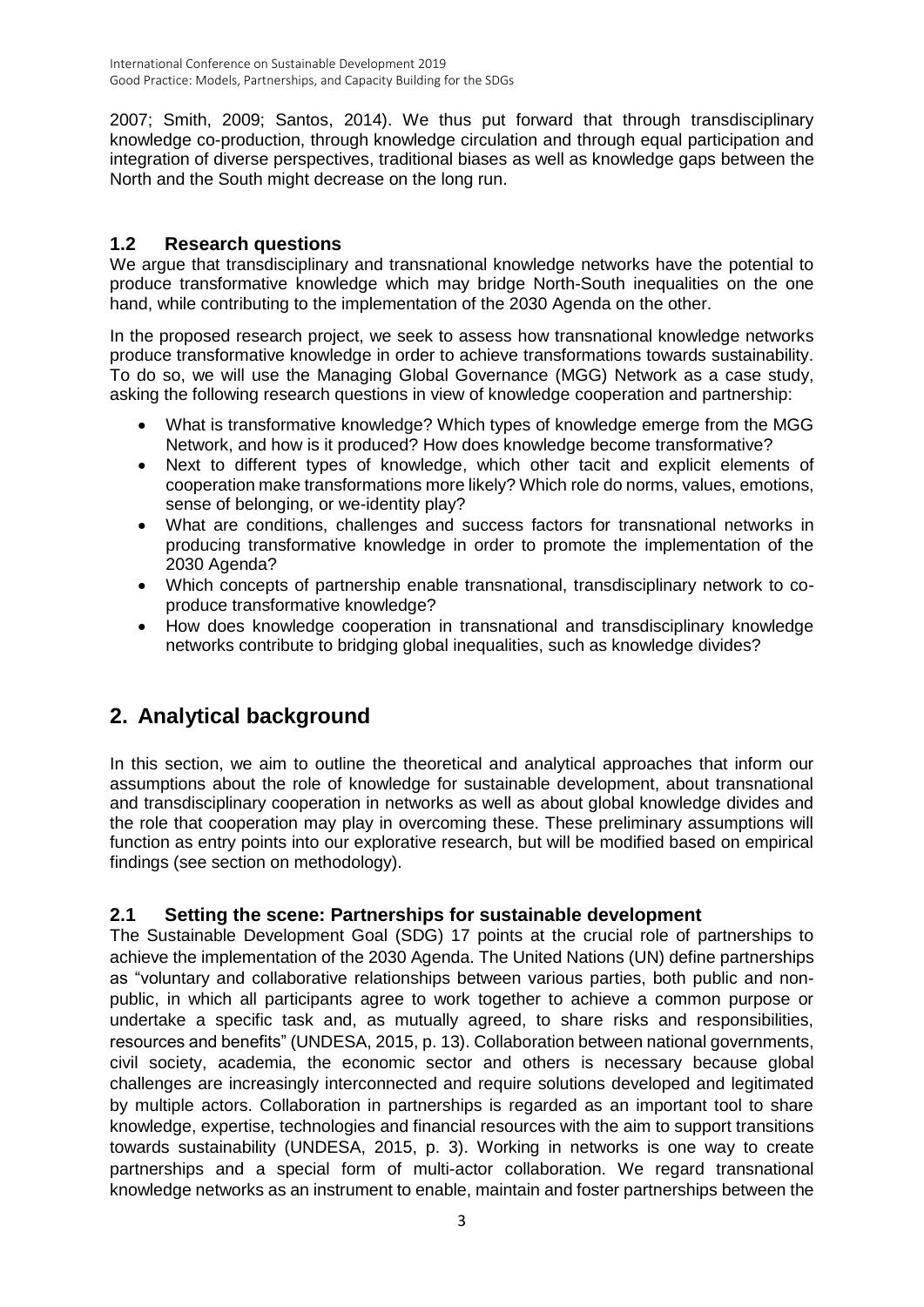Global North and the Global South. In our research design we focus on partnerships in transnational and transdisciplinary knowledge networks. To gain a clearer picture on which approach to knowledge this research design follows, the next section will elaborate this in more detail. Knowledge created in partnership, integrating different global perspectives, is believed to be crucial to achieve a transformation towards sustainability (Müller, 2017, p. 13).

#### **2.2 Enabling transformation through transnational and transdisciplinary knowledge networks**

A constructivist approach to knowledge underlies this research proposal. We conceptualize knowledge as product of social construction. No type or body of knowledge – neither lay expertise nor scientific research results – is impartial, objective or neutral. All types of knowledge emerge in social processes, and are thus coined by different social norms as well subjective values, shaped by different interests, world views, and perceptions of reality. Types of knowledge production that include different stakeholders with different types of knowledge, such as transdisciplinarity, are a logical consequence of depriving scientific knowledge of its unique position as the most objective kind of knowledge (Jasanoff 2003; Irwin 2008; Sismondo 2008, (Weingart and Lentsch 2007).

On this background we argue that transnational and transdisciplinary networks may lead to the creation of transformative knowledge, if the conditions for knowledge co-production are set right. As a mode of cooperation, the concept of transdisciplinarity seems to be most adequate to ensure a co-production of knowledge among diverse partners on equal footing: Transdisciplinarity entails the idea of respecting and appreciating diverse knowledges. Symmetric partnerships between Northern and Southern participants are strived for (among others: KFPE, 1998; Bradley, 2007; Stöckli et al., 2012; Wiesmann, Hurni, Ott, & Zingerli, 2011; Zingerli, 2010). Furthermore, transdisciplinary approaches are problem-, policy-, and/or impact-oriented. In all stages of the research process, partners from academia, civil society and policy are involved. Within the process of knowledge production, different types of knowledge coexist (Lang et al., 2012; Lyall, 2008; Mollinga, 2008; Pohl & Hirsch Hadorn, 2008).

We therefore assume transdisciplinary set ups to be conducive to the generation of transformative knowledge, in its "systemic, critical, generative and reflexive" dimension (DRIFT, 2019). Systemic in this case implies that transformative knowledge treats systems as a whole. Transformative knowledge criticises the status quo and generates possible sustainable future scenarios and related actions. Reflexivity is a crucial feature of transformative knowledge in order to take the broader context as well power symmetries into account. Transformative knowledge is reflexive because it also considers our own position as well as the role of other actors within the knowledge creating process (DRIFT, 2019). The Dutch Research Institute for Transformation (DRIFT) also highlights that transformative knowledge is as result of a learning process. Supporting the learning process, providing spaces for co-creation and setting up an enabling learning atmosphere are crucial to increase the potential to produce transformative knowledge (Reiber, forthcoming).

## **3. Challenges of transnational and transdisciplinary knowledge production networks**

The following sections describe the challenges of transnational and transdisciplinary knowledge networks.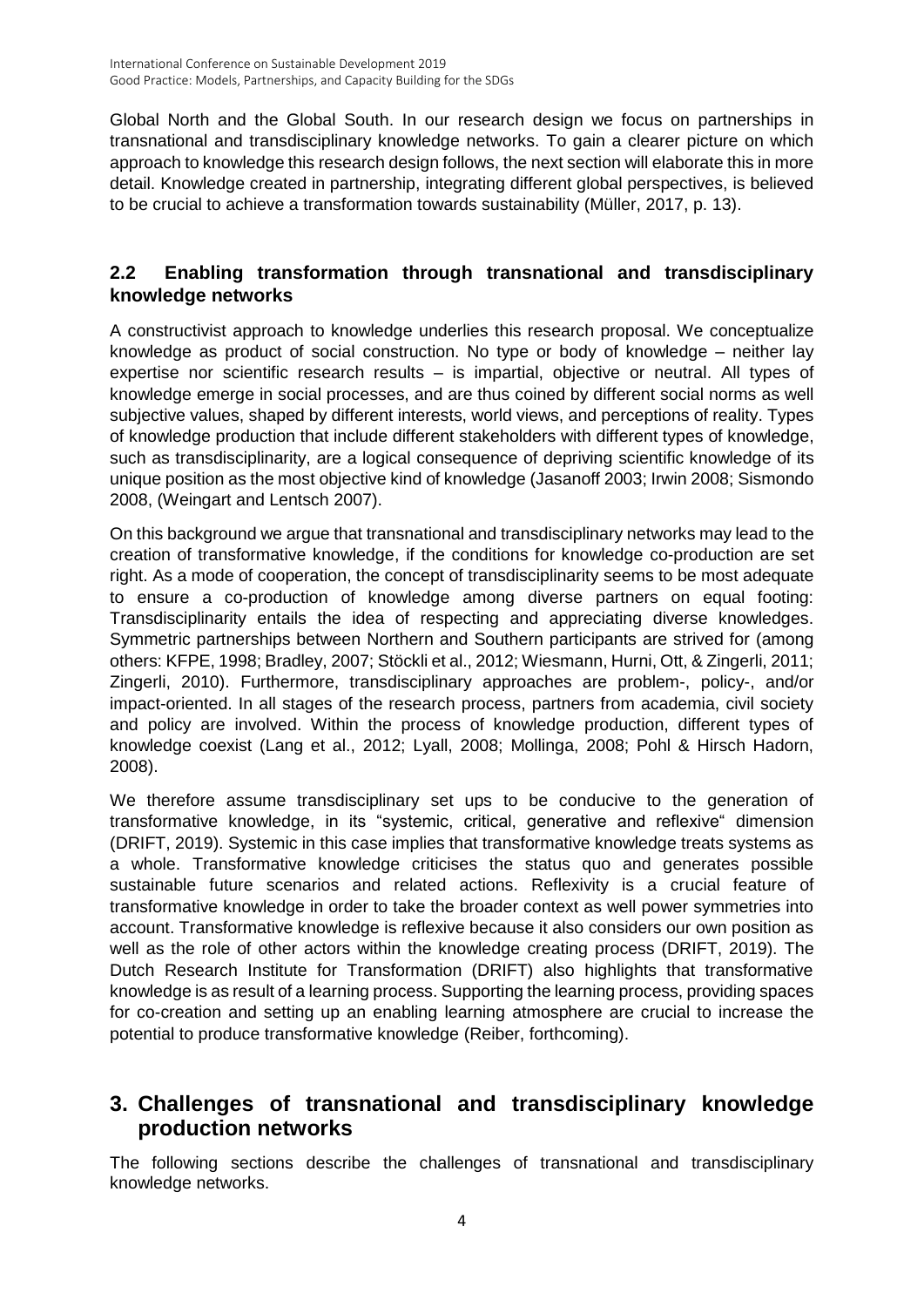#### **3.1 Power shapes transnational knowledge production: North-South knowledge divides**

Although collective action in form of transnational knowledge cooperation is a way to achieve solutions that are impossible to reach by one actor alone (Peinhardt & Sandler, 2015), this form of cooperation also is not free of challenges. North-South knowledge divides can be considered as one of the challenges.

In research so far a strong focus has been put on the "knowledge gaps" between the South and the North (Evers & Gerke, 2004; Melber, 2015). The idea of knowledge gaps however implies that knowledge produced by the North is much more relevant than knowledge produced by the South. Indeed, academia privileges knowledge from the North over knowledge from the South (Santos, 2014). In the area of development cooperation, when Northern paradigms are used to solve Southern problems, this is equally problematic. Although 'participation' and 'ownership' have been internationally accepted norms for partnerships within development cooperation and development policy (see: OECD, 2008), knowledge-related activities such as technology transfer and capacity development are essentially activities that aim at knowledge flows from knowledgeable, i.e. Northern partners, to those partners in the South who need to 'catch up' knowledge-wise, thus following a Western / Northern model of development and modernity (Shamsavari, 2007; Smith, 2009).

Shifting global power constellations as well as the need to reassess sustainable development as a global endeavour underline the importance of opening up towards modes of cooperation that enable a co-production of knowledge. To overcome traditional biases between the North and the South in terms of knowledge, alternative methods of creating knowledge are needed. Transnational knowledge cooperation could be one possible pathway to achieve a more equal knowledge production which ensures the emergence of relevant and legitimate knowledge for sustainable development in both the global North as well as the global South.

#### **3.2 Challenges of transdisciplinarity**

Three main aspects characterise transdisciplinary knowledge cooperation: 1) It is actionoriented and focusses on real-world problems; 2) It involves academic as well as nonacademic actors, thereby bridging the boundaries between science and society and acknowledging knowledge beyond academic knowledge (e.g. practical knowledge, local knowledge, traditional knowledge); 3) it is participatory, explorative and open to a variety of methods.

Many scholars working in the field of transformation studies and sustainable development support transdisciplinary approaches because they transcend silo-thinking and yield at implementable solutions for real-world challenges. In this perspective, complex and contested challenges cannot be addressed successfully by single disciplines or academic knowledge alone (Siebenhüner 2018: 117; Schneidewind et al., 2016, p.4; Stehr, 2018, p. 314; Agrarwal, 1995; Antweiler, 1998; Nyong, Adesina & Elasha 2007; Sillitoe 2007).

The integration of a multitude of actors and their different bodies and types of knowledge, as well as their diverging mindsets, values, norms, interests as well as terminology and language is however challenging. Transdisciplinary work demands from participants an open mindset, reflexivity and the willingness to question taken for granted assumptions. It also requires the capability to deal with uncertainty and to explore non-defined and new approaches for knowledge production and problem-solving. Different actors will need to learn to understand each other's language, working methods and perspectives. And as in other types of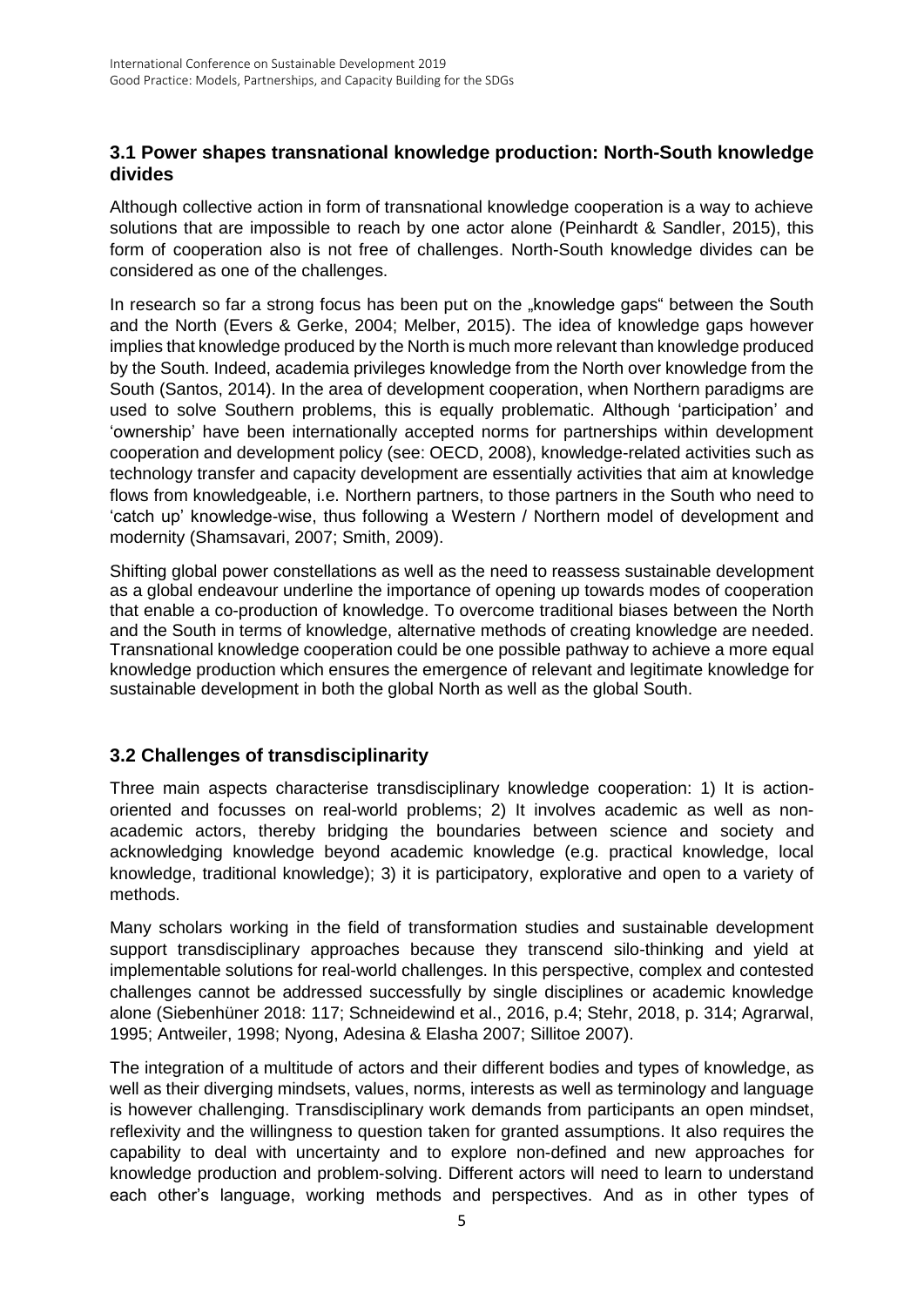transnational North-South cooperation, such as development cooperation, power structures can result in counterproductive dynamics. A literature review on conflicts in transdisciplinary research identifies four main challenges of transdisciplinarity (Siebenhüner 2018, p. 120ff): 1) *Differing values* can result in different understandings about problem framing, problem analysis and prioritizing solutions; 2) *Conflicting (economic) interests* can impede the definition of a joint purpose. Dominant interests can also result in an exclusion of certain problem solving options; 3) *Dissimilar claims of legitimacy* occur when the knowledge generation and learning process is regarded as biased, side-lining specific actors or failing to integrate some bodies of knowledge; 4) *Diverse knowledge claims* follow from differences in epistemic understandings and diverging claims of truth.

#### **3.3 Challenges of cooperating within transformative knowledge networks**

The rationale behind knowledge networks is the assumption that knowledge sharing, joint knowledge production and combined strategies of knowledge dissemination make each network member stronger and more impactful than it would be alone (Creech & Williard 2001, p. 2). The reality of cooperating within transformative knowledge networks however is demanding for several reasons. For network members, network activities will often be extra work and will therefore not be amongst their top priorities. The bigger the size and geographical stretch of a network, the more difficult it is to create a sense of familiarity and build trust amongst the members. Without regular attention, inputs and activities, the involvement of members declines and there is a risk of the network falling apart. Furthermore, the network activities have to be evaluated and orchestrated in order to avoid fragmentation or duplication (Teller & Longmuß, 2007).

In order to live up to expectations of transformation, knowledge networks therefore need a clear purpose. If the benefits for the members are not clear, they will not be motivated to participate actively in the network. And without clear purpose and objectives, targeted activities to create impact cannot be developed.

Knowledge networks also need a membership base that is relevant. Members of the network should have a shared commitment for the objectives and be able to provide relevant contributions to the area of work based on their expertise and reputation (GIZ,.2015, p. 41). In a similar way, the involvement of relevant external stakeholders is important to increase the network's impact.

To a very large extent, the quality of a network depends on its leadership. Trust, transparency and good management are regarded as preconditions for successful work (GIZ, 2015, p. 57ff.)

# **4. Research design and methodology**

In order to fil the current knowledge gap about knowledge production in transnational transdisciplinary networks, we choose a qualitative, explorative research approach to understand transnational knowledge networks from the perspective of actors within the network, informed by our constructivist understanding of social reality. We will make use of qualitative social research methods and rely on a case study design for generating empirical data. In an interpretative approach, the research topic will be addressed by collecting data which reveals the emic perceptions of the interviewees and participants (Krumm, 2009).

Using the Managing Global Governance (MGG) Network hosted by the Deutsches Institut für Entwicklungspolitik / German Development Institute (DIE) as a case study, we aim to gain empirical insights on the proposed questions. The MGG Network provides a platform for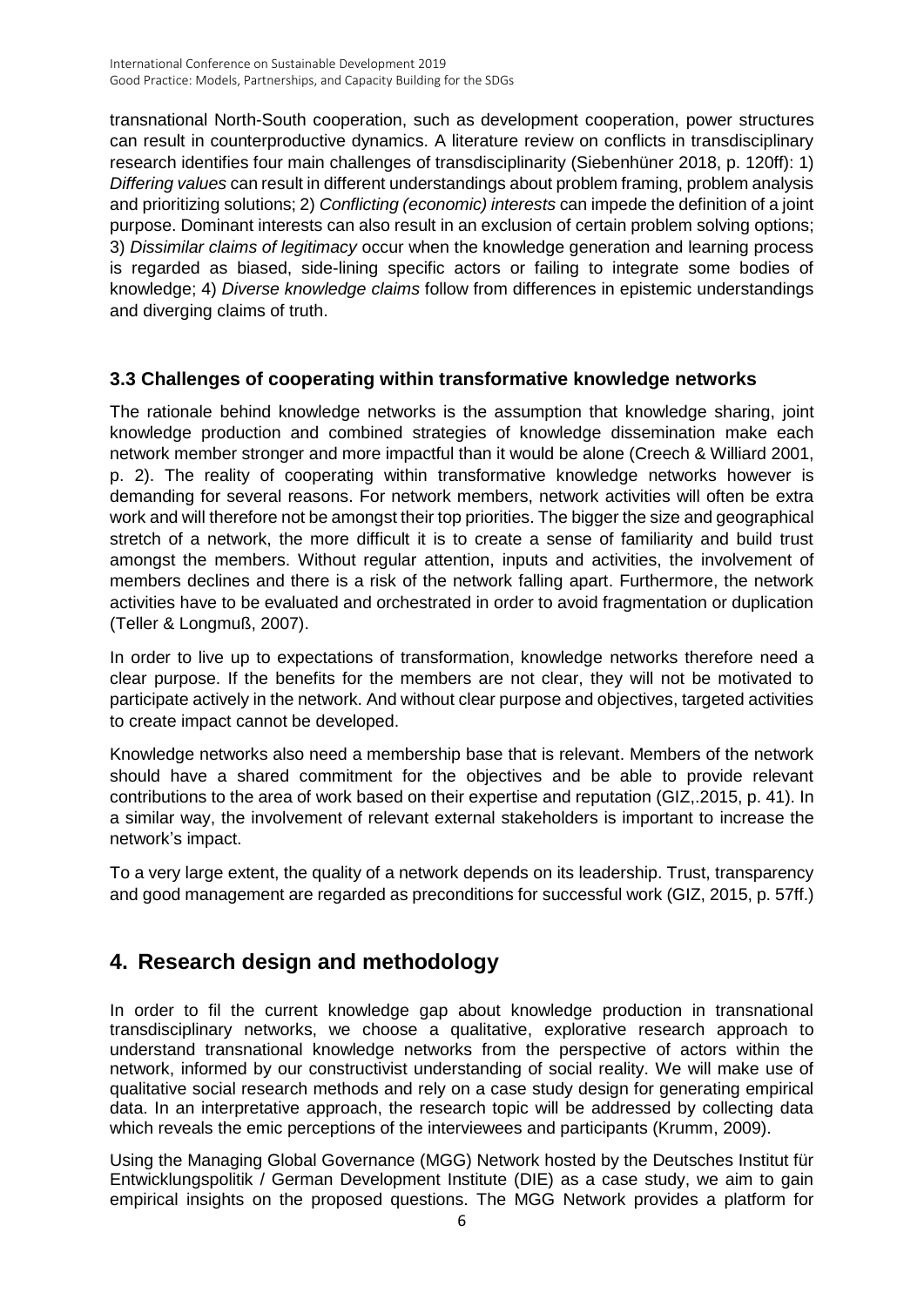training, knowledge cooperation and policy dialogue. It brings together actors of governmental and non-governmental organisations from rising powers and Germany with the objective to contribute to the implementation of the 2030 Agenda through creating knowledge and partnerships at eye level. The MGG Network thereby also aims to transform international processes, such as global governance, by bridging the gaps between industrialised countries and rising powers. The network provides spaces that allow mutual learning and equal partnerships to grow. It fosters inclusive stakeholder dialogues among scholars, industry, politics and civil society. A core assumption of the MGG Network is that functional global collective action, such as global governance for sustainability, is possible if it is knowledgebased, trustful, fair, mutually benefitting and emerges from dialogue.

To analyse the research questions in view of knowledge production and partnership in the MGG Network, we aim to collect data from multiple sources, such as in qualitative, semistructured interviews, participant observation of network meetings and conferences, focus group interviews as well as through the analysis of documents. We thereby wish to generate qualitative data on emic perceptions, including tacit knowledge and beliefs (Neuman, 2006). By using several methods of data collection, we aim to produce rich qualitative data, provide internal validity and add legitimacy to generalizing the research results. The data obtained will be examined in view of accuracy, authenticity, trustworthiness, plausibility as well as consistency (Neuman, 2006). In addition to allowing to check for these criteria of qualitative validity and reliability, this inter- and between method triangulation also generates additional data which gives additional depth to the study and will allow to search for additional explanations (Jick, 1979). It will thus allow detecting differing perceptions on transformative knowledge generation in networks across the MGG network participants and enable us to find common explanations.

The research is laid out in an inductive design, following an approach inspired by Grounded Theory (Corbin & Strauss, 1990). It follows that our current conceptual understandings of transformative knowledge production have to be continuously reassessed in view of their relevance and validity towards the subject of research, while empirical data is generated. In the process, our preliminary theoretical assumptions will be adjusted and sharpened in order to explain the findings adequately. After the phase of data collection, data analysis will be carried out using ATLAS.TI, while at the same time we will set the findings into the frame of broader academic literature and theories (Eisenhardt, 1989; Mikkelsen, 2005).

In order to carry out the proposed research project, the cooperation with the participants of the MGG network is essential. In order to "walk the talk" of knowledge co-creation, we aim to include partners of the MGG-Network in the research project as equal partners. MGG participants will be approached and asked for cooperation as partners in research, the research questions will be discussed and modified according to the diverse interests. In view of participant observation of events, as well as interviews, the coordinators of different thematic strands of the network – as gatekeepers – will be asked for consent and to host us. Within the proposed research project, the objectives of participant observation will be entirely disclosed to gatekeepers and other participants, who will thus be aware of the research process (Neuman, 2006).

This is especially important as the topic of research involves financial dependencies of the network participants from DIE funds in view of network activities. It is thus essential to ensure anonymity of the participants if they prefer not to be recognized. This might require some efforts in disguising case studies and interviewees in the later writing process. In addition, our own position within the network requires special attention to questions of positionality and reflexivity of research (Yanow, 2006). Our position within the network demands for reflection on two levels: first, as facilitator of the network, and second, as an actor from the North. We aim to make our interests, point of view and position in the network as well as in society transparent in order to make the interpretation and the reconstruction process more understandable, and thus more objective (Rothfuß & Dörfler, 2013, p. 25). As a scientist from the North doing research with or about the Global South, we are always part of a ´dominant culture of rulers´,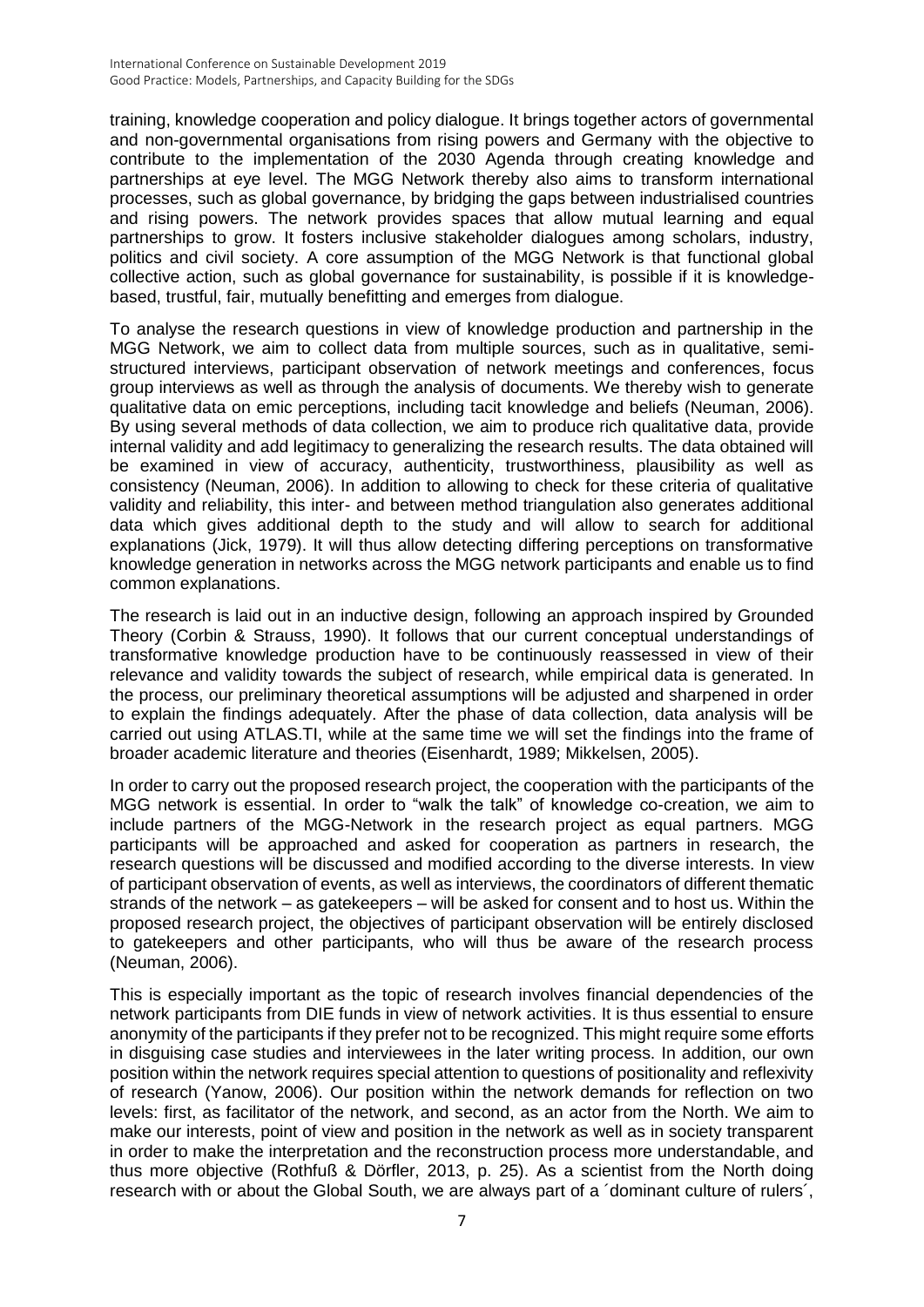even if we actively try to obtain oppressive structures (Rothfuß, 2009, p. 178). In order to overcome this dilemma, we try to make our positionality transparent as much as possible, treat the researched subjects, as well as our partners and their social reality with respect, reflecting on challenges and principles of cooperation and interaction as part of the research process.

The research project will follow the overall principle of ethics in research – to maintain the integrity of informants and do no harm (Cresswell, 1998).

## **Bibliography**

- Agrawal, A. 1995. Dismantling the divide between indigenous and scientific knowledge. *Development and Change, 26*(3), 413-439.
- Antweiler, C. 1998. Local knowledge and local knowing. An anthropological analysis of contested" cultural products' in the context of development. *Anthropos*, 469-494.
- BMZ Bundesministerium für Wirtschaftliche Zusammenarbeit und Entwicklung. 2017. 'Role of Higher Education, Science and New Alliances – 2030 Agenda. Conference Documentation, Berlin, March 20-21, 2017'. Berlin/Bonn: BMZ.
- Bradley, M. 2007. *North-South Research Partnerships: Challenges, Responses and Trends*. International Development Research Centre (IDRC) Canadian Partnerships Working Paper 1. Ottawa: IDRC.
- Corbin, J. & A. Strauss. 1990. 'Grounded Theory Research: Procedures, Canons, and Evaluative Criteria'. *Qualitative Sociology* 13 (1) (March 1): 3–21.
- Creech, H., & T. Willard. 2001. Strategic intentions: Managing knowledge networks for sustainable development. Winnipeg: International Institute for Sustainable Development.
- Cresswell, J. 1998. *Qualitative Inquiry and Research Design. Choosing among Five Traditions*. Thousand Oaks, London, New Delhi: Sage.
- DRIFT Dutch Research Institute For Transitions. 2019. 'Transformative Knowledge'. *DRIFT*. Retrieved from: [https://drift.eur.nl/topics/transformative-knowledge/.](https://drift.eur.nl/topics/transformative-knowledge/)
- Eisenhardt, K. 1989. 'Building Theories from Case Study Research'. *The Academy of Management Review* 14 (4): 532–550.
- Evers, H.-D., & S. Gerke. 2004. Closing the Digital Divide: Southeast Asia´s Path towards a Knowledge Society. *Working Papters in Contemporary Asian Studies, 5*, 1-27.
- GIZ Gesellschaft für Internationale Zusammenarbeit. 2015. Work the net. A management guide for existing and emerging formal networks. Bonn: GIZ.
- Göpel, M. 2016. *The Great Mindshift: How a New Economic Paradigm and Sustainability Transformations go Hand in Hand*: Springer International Publishing
- Grin, J., J. Rotmans, & J. Schot. 2010. *Transitions to Sustainable Development: New Directions in the Study of Long Term Transformative Change*: Taylor & Francis.
- Hirsch Hadorn, G., D. Bradley, C: Pohl, S. Rist & U. Wiesmann. 2006. 'Implications of Transdisciplinarity for Sustainability Research'. *Ecological Economics* 60 (1) (November 1): 119–128.
- Hornidge, A.-K. 2012. ''Knowledge' in Development Discourse: A Critical Review'. In *Environmental Uncertainty and Local Knowledge Southeast Asia as a Laboratory of Global Ecological Change*, edited by Anna-Katharina Hornidge and Christoph Antweiler, 21–54. Bielefeld: Transcript.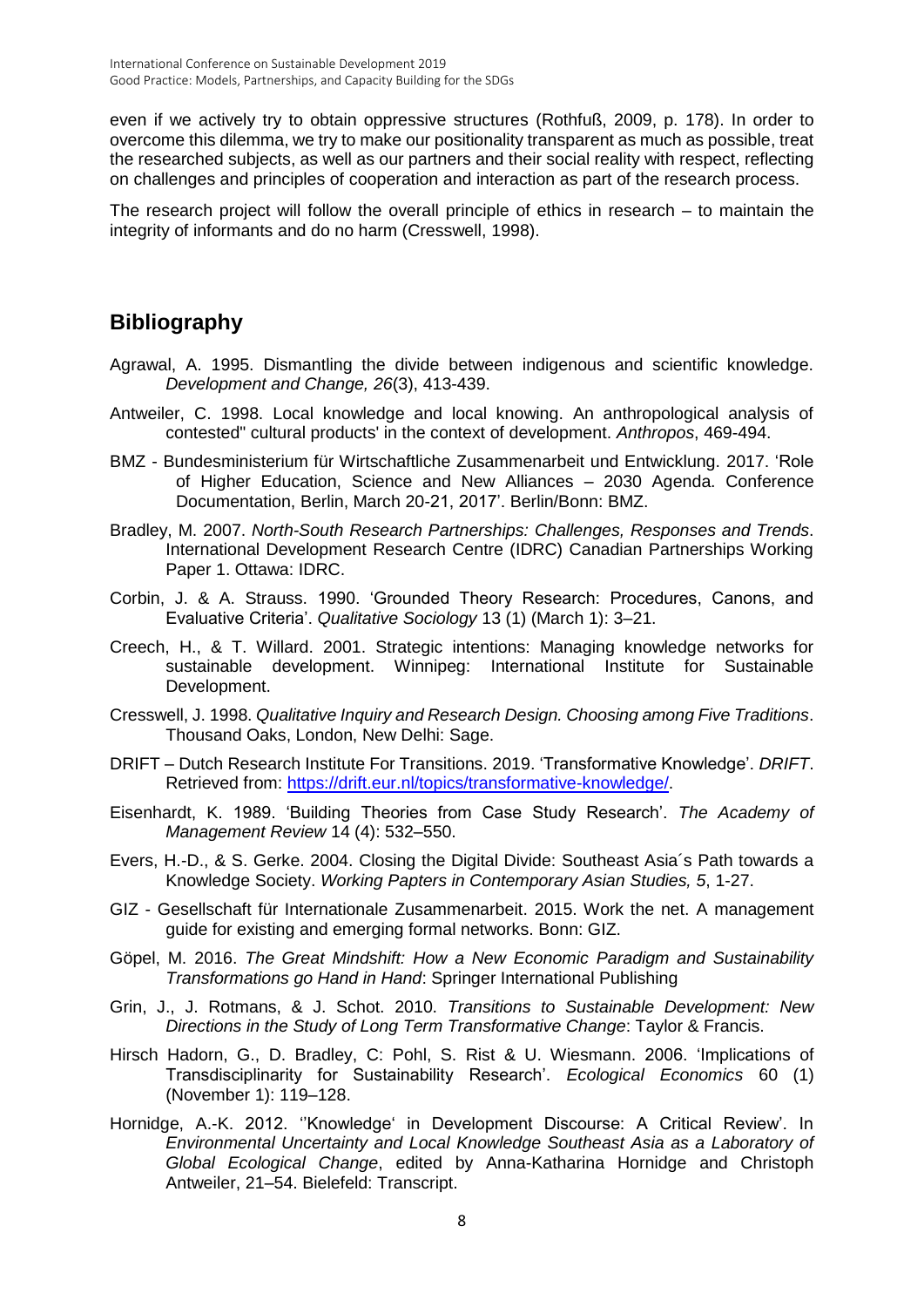- Hornidge, A.-K. 2013. '"Knowledge", "Knowledge Society" & "Knowledge for Development". Studying Discourses of Knowledge in an International Context'. In *Methodologie und Praxis der Wissenssoziologischen Diskursanalyse, Band 1: Interdisziplinäre Perspektiven*, edited by Reiner Keller and Inga Truschkat, 397–424. Wiesbaden: Springer VS Verlag.
- Jahn, T., M. Bergmann, & F. Keil. 2012. 'Transdisciplinarity: Between Mainstreaming and Marginalization'. *Ecological Economics* 79 (July): 1–10.
- Jick, T. 1979. 'Mixing Qualitative and Quantitative Methods: Triangulation in Action'. *Administrative Science Quarterly* 24 (4): 602–611.
- KFPE Kommission für Forschungspartnerschaften mit Entwicklungsländern. 1998. *Guidelines for Research in Partnership with Developing Countries. 11 Principles*. Bern: Kommission für Forschungspartnerschaften mit Entwicklungsländern.
- Krumm, T. 2009. 'Grundlagen der qualitativen Datenanalyse'. In *Methoden der Politikwissenschaft*, edited by Bettina Westle, 297–323. Baden-Baden: Nomos.
- Lang, D. J., A. Wiek, M. Bergmann, M. Stauffacher, P. Martens, P. Moll, M. Swilling, & C. J. Thomas. 2012. 'Transdisciplinary Research in Sustainability Science: Practice, Principles, and Challenges'. *Sustainability Science* 7 (1) (February 1): 25–43.
- Melber, H. 2015. Knowledge is Power and Power Affects Knowledge: Challenges for Research Collaboration in and with Africa. *Africa Development, XL*(4), 21-42.
- Mikkelsen, B. 2005. *Methods for Development Work and Research: A New Guide for Practitioners*. 2. ed. New Delhi, Thousand Oaks, London: Sage Publications.
- Müller, C. A. M. U. 2017. *Towards Horizontal Cooperation and Multi-Partner Collaboration: Knowledge Sharing and Development Cooperation in Latin America and the Caribbean*. Baden-Baden: Nomos.
- Nilsson, M. 2016. How science should feed into 2030 Agenda. Retrieved from [https://www.scidev.net/global/sdgs/opinion/science-sdg-2030-agenda](https://www.scidev.net/global/sdgs/opinion/science-sdg-2030-agenda-sustainability.html)[sustainability.html](https://www.scidev.net/global/sdgs/opinion/science-sdg-2030-agenda-sustainability.html)
- Nyong, A., Adesina, F., & Elasha, B. O. 2007. The value of indigenous knowledge in climate change mitigation and adaptation strategies in the African Sahel. *Mitigation and Adaptation strategies for global Change, 12*(5), 787-797.
- OECD Organisation for Economic Co-operation and Development. 2008. 'The Paris Declaration on Aid Effectiveness and the Accra Agenda for Action'. Retrieved from: [http://www.oecd.org/dac/effectiveness/parisdeclarationandaccraagendaforaction.htm.](http://www.oecd.org/dac/effectiveness/parisdeclarationandaccraagendaforaction.htm)
- Peinhardt, C., & T. Sandler. 2015. *Transnational Cooperation. An Issue-Based Approach*. New York: Oxford University Press.
- Phelps, Corey C., R. Heidl & A. Wadhwa. 2012. Knowledge, Networks, and Knowledge Networks: A Review and Research Agenda. *Journal of Management* 38(4), 1115– 1166.<https://doi.org/10.1177/0149206311432640>
- Pohl, Christian & G. Hirsch Hadorn. 2007. *Principles of Transdisciplinary Research*. München: Oekom Verlag.
- Pohl, Christian & G. Hirsch Hadorn. 2008. 'Methodological Challenges of Transdisciplinary Research'. *Natures Sciences Sociétés* 16 (2) (September 16): 111–121.
- Reiber, T. 2019. "Training civil servants for the implementation of the 2030 agenda: How to design and implement transformative capacity development formats". Unpublished document.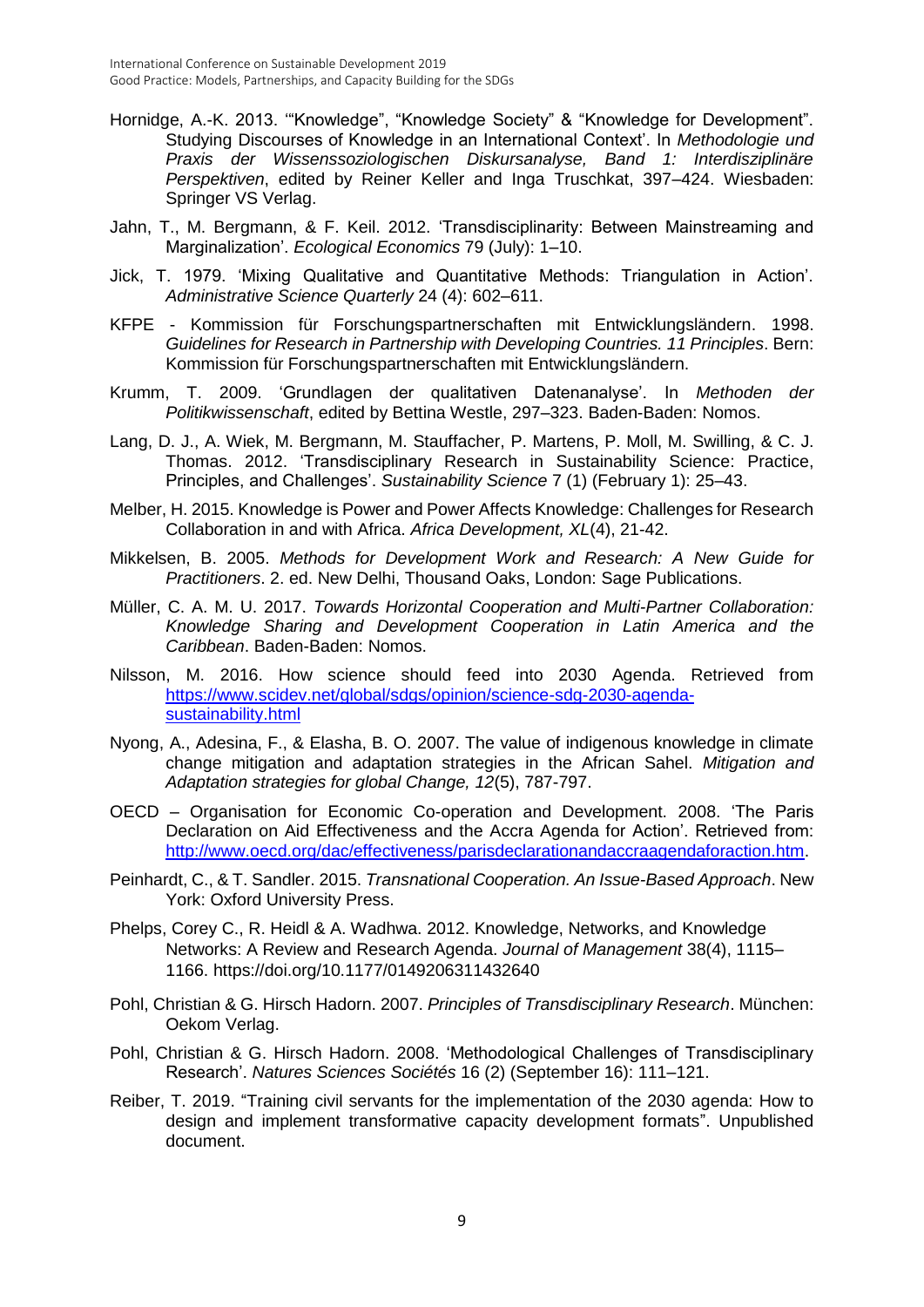- Rothfuß, E. 2009. Intersubjectivity, Intercultural Hermeneutics and the Recognition of the Other—Theoretical Reflections on the Understanding of Aliennes in Human Geography Research. *Erdkunde*, 173-188.
- Rothfuß, E., & T. Dörfler. 2013. Prolog Raumbezogene Qualitative Sozialforschung. Konzeptionelle Überlegungen zwischen Geographie und Soziologie. In E. Rothfuss & T. Dörfler (Eds.), *Raumbezogene qualitative Sozialforschung* (pp. 7–31). Wiesbaden: Springer VS.
- Santos, Boaventura de Sousa. 2014. *Epistemologies of the South: Justice Against Epistemicide*. Boulder: Paradigm Publishers.
- Schneidewind, U., M. Singer-Brodowski, K. Augenstein, F. Stelzer. 2016. *Pledge for a transformative science: A conceptual framework*,Wuppertal Papers, No. 191, Wuppertal Institut für Klima, Umwelt, Energie, Wuppertal, http://nbnresolving.de/urn:nbn:de:bsz:wup4-opus-64142
- Schwachula, A. 2019, forthcoming. *Sustainable Development in Science Policy-Making. The German Federal Ministry of Education and Research's Policies for International Cooperation in Sustainability Research.* Bielefeld: Transcript.
- Siebenhüner, B. 2018. ["Conflicts in Transdisciplinary Research: Reviewing Literature and](https://ideas.repec.org/a/eee/ecolec/v154y2018icp117-127.html)  [Analysing a Case of Climate Adaptation in Northwestern Germany,](https://ideas.repec.org/a/eee/ecolec/v154y2018icp117-127.html)" [Ecological](https://ideas.repec.org/s/eee/ecolec.html)  [Economics,](https://ideas.repec.org/s/eee/ecolec.html) Elsevier, vol. 154(C), pages 117-127.
- Shamsavari, A. 2007. *The Technology Transfer Paradigm: A Critique*. Economics Discussion Paper 4. Kingston upon Thames: Kingston University.
- Sillitoe, P. 2007. Local Science vs Global Science: An Overview. In P. Sillitoe (Ed.), *Local Science Vs Global Science: Apporaches to Indigenous Knowledge in International Development* (pp. 1-22). New York, NY
- Smith, J. 2009. *Science and Technology for Development*. London: Zed Books.
- Stehr, N. 2018. Modern Societies as Knowledge Societies. In M. Adolf; (Ed.), *Nico Stehr: Pioneer in the Theory of Society and Knowledge* (pp. 309-332). Cham, Switherland: Springer International Publishing AG.
- Stöckli, B., U. Wiesmann, & J.-A. Lys. 2012. *A Guide for Trans-Boundary Research Partnerships. 11 Principles / 7 Questions*. Bern: KFPE.
- Teller, M. & J. Longmuß. 2007. *Netzwerkmoderation – Netzwerke zum Erfolg führen*. Augsburg: ZIEL-Verlag.
- UNDESA. (2015). *Partnerships for Sustainable Development Goals: A legacy review towards realizing the 2030 Agenda*. Retrieved from https://sustainabledevelopment.un.org/?menu=1300
- Wiek, A., B. Ness, P. Schweizer-Ries, F. S. Brand, & F. Farioli. 2012. 'From Complex Systems Analysis to Transformational Change: A Comparative Appraisal of Sustainability Science Projects'. *Sustainability Science* 7 (S1) (February): 5–24.
- Wiesmann, U., H. Hurni, C. Ott, & C. Zingerli. 2011. 'Combining the Concepts of Transdisciplinarity and Partnership in Research for Sustainable Development'. In *Research for Sustainable Development: Foundations, Experiences, and Perspectives*, edited by Urs Wiesmann and Hans Hurni, 43–70. Perspectives of the Swiss National Centre of Competence in Research (NCCR) North-South, University of Bern 6. Bern: Geographica Bernensia.
- Yanow, D. 2006. 'Qualitative-Interpretive Methods in Policy Research'. In Handbook of Public Policy Analysis: Theory, Politics, and Methods, edited by Frank Fischer, Gerald J. Miller and Mara S. Sidney, 405–427. Boca Raton, London, New York: crc Press.